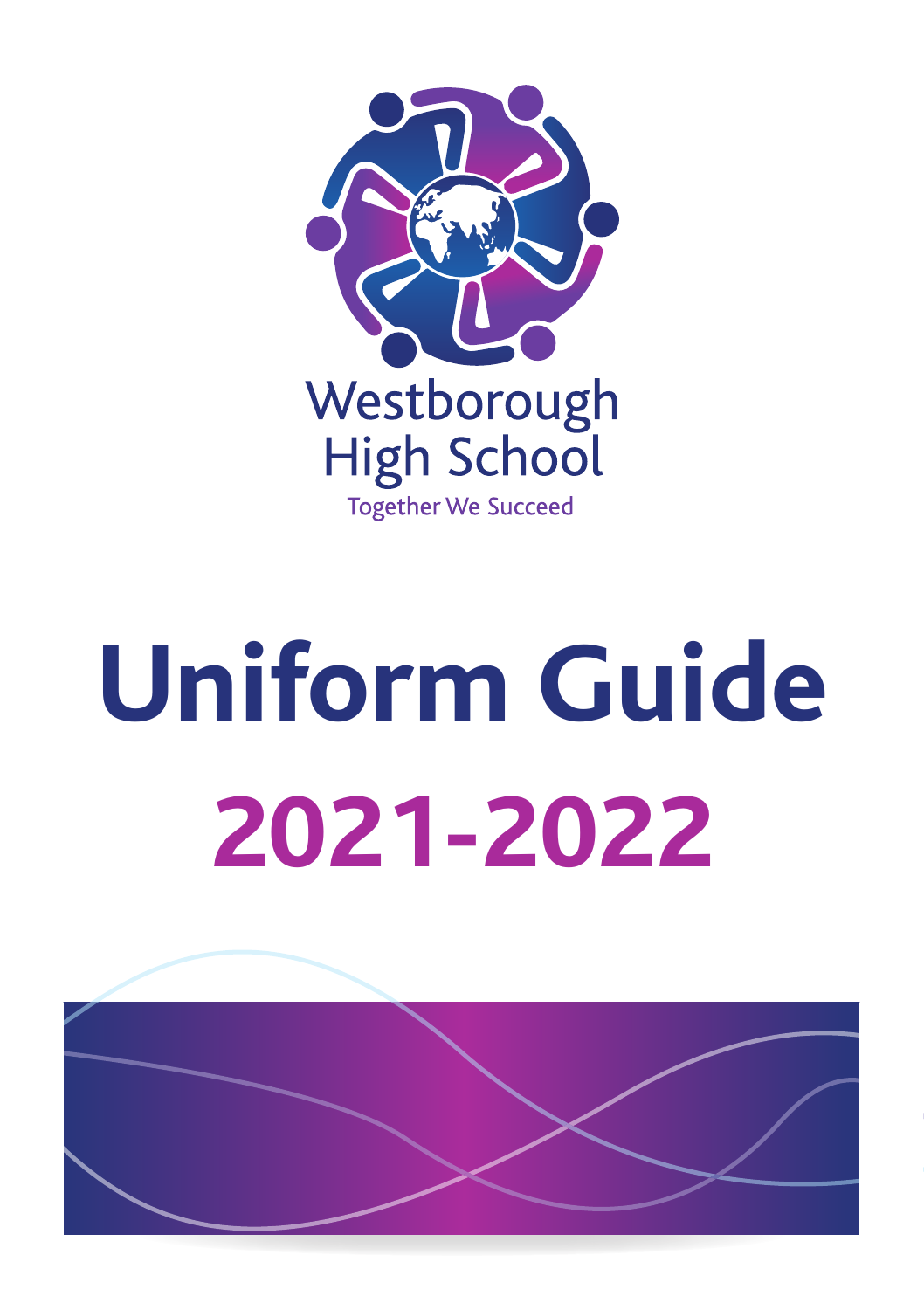# **School Uniform**

At Westborough we have very high expectations of our pupils and their personal presentation. We believe uniform plays an important part in this as it allows pupils to take pride in their appearance and helps prepare for life after school.

### **Girls**

- School blazer
- White shirt with collar and school tie
- Flat plain black shoes no decorations (no trainers or pumps)

### **Plus one of the following**

- 1. Plain navy blue knee length skirt, (only navy blue tights are allowed)
- 2. Tailored navy blue trousers
- 3. Navy blue shalwar kameez
- 4. Plain navy blue pinafore dress
- Where a jumper/tank top is worn, it must be one of the two school styles available from the school uniform stockist
- Where a headscarf is worn it must be plain navy blue with the school colour braiding

# **Boys**

- School blazer
- White shirt with collar and school tie
- Tailored navy blue trousers
- Flat black formal shoes (no trainers or sports shoes)
- Where a jumper is worn, it must be one with the school logo

### **Girls and Boys Jewellery**

- One small pair of plain stud earrings (no diamonds)
- One wrist watch
- No other jewellery is allowed

Piercings are only permitted in the ear lobe. Lip, nose, tongue or chin piercings are not permitted.

### **Hair Styles**

- No lines or patterns shaved in hair or eyebrows
- No hair decorations only plain blue/ black pins and clips
- No extreme hair dyes

#### **Coats**

• Coats can be worn over blazers outside, coats are not allowed to be worn in the school building

# **Additional**

- Hoodies and non-school jumpers are not allowed and will be confiscated if worn
- False nails of any type are not allowed in school
- Tattoos must be covered at all times
- False eyelashes and makeup are not permitted

**The Westborough school uniform supplier is**  Smart School Wear at Rawcliffes, Dewsbury.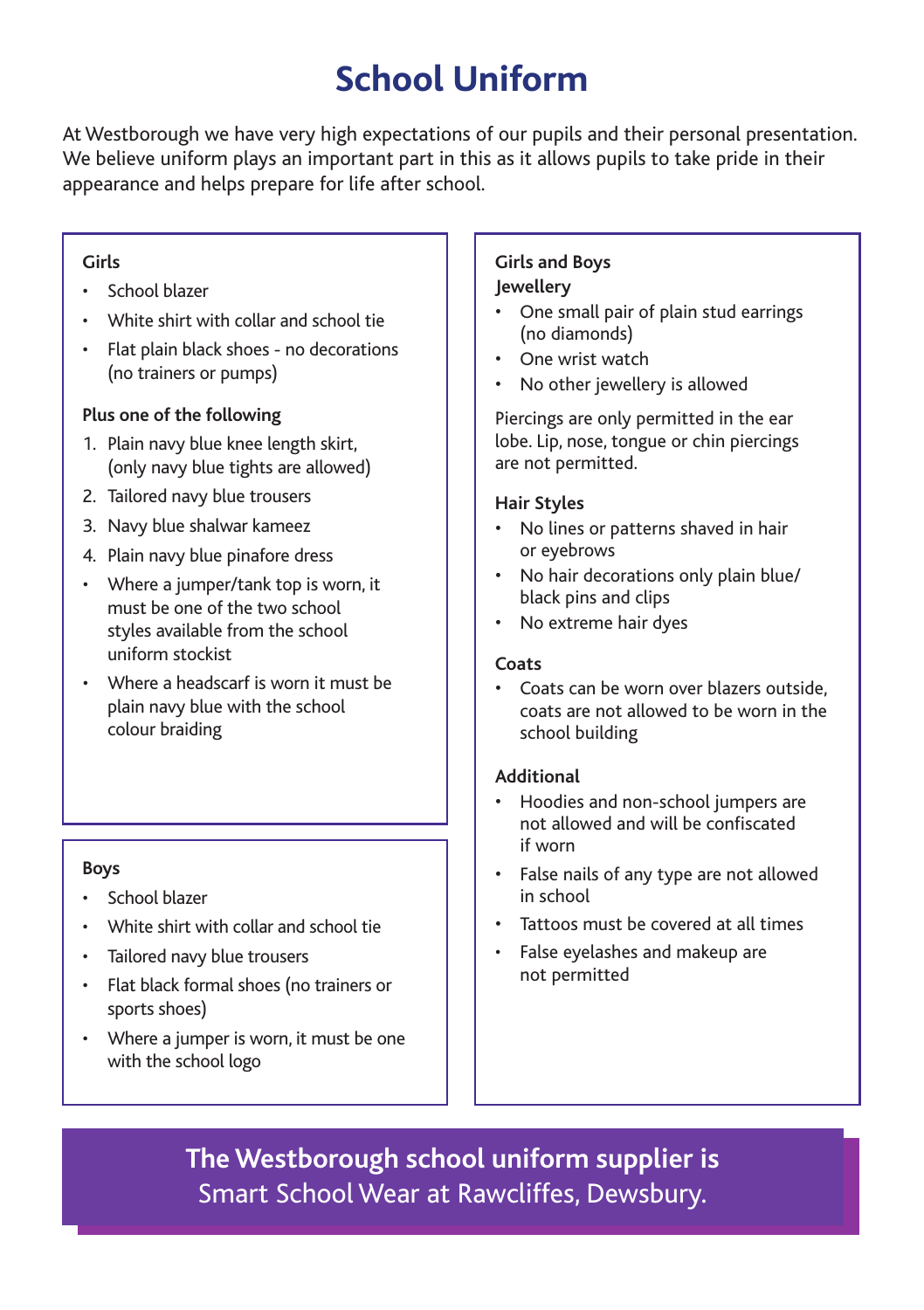# **Westborough School Uniform**

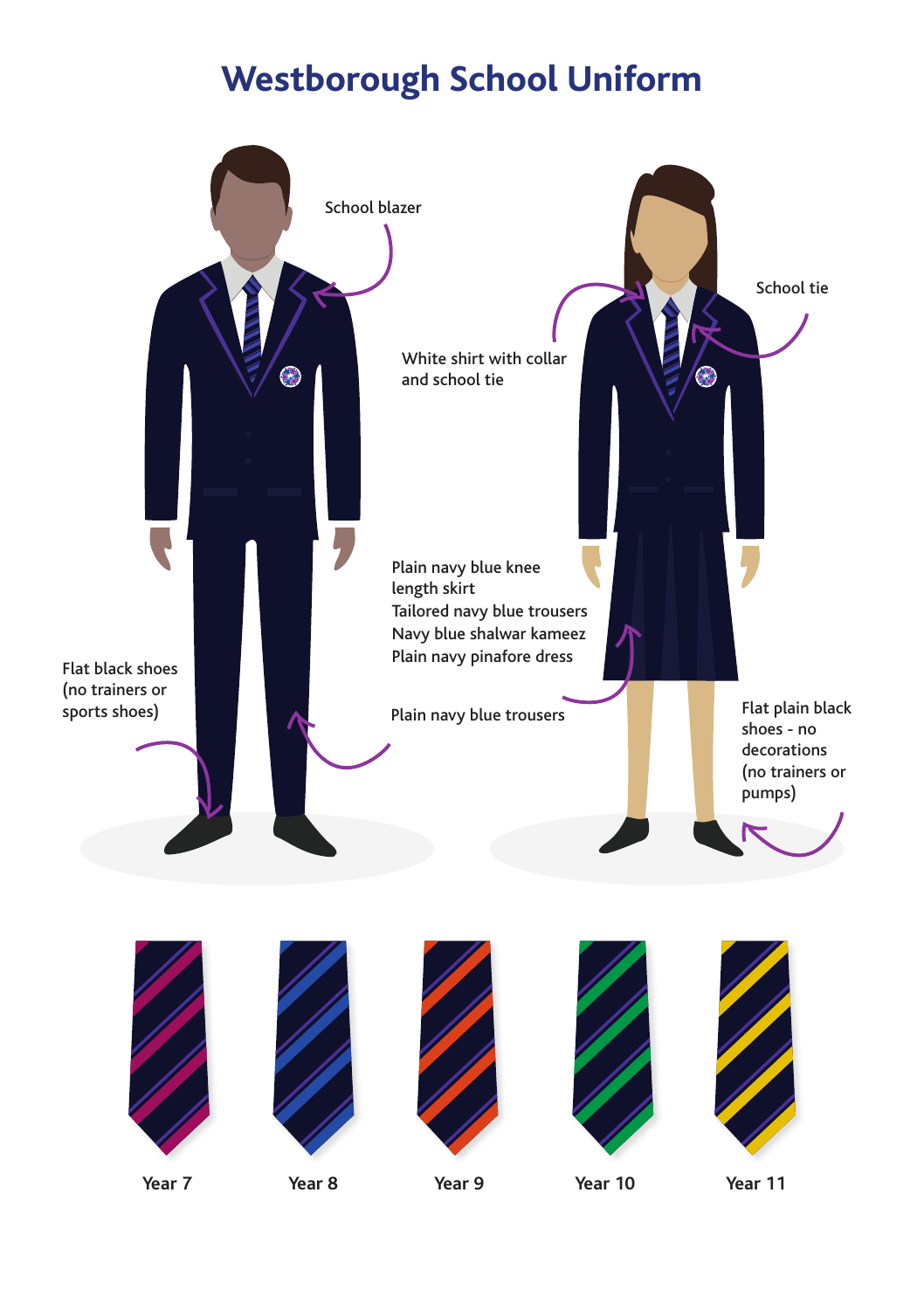# **Physical Education Information**

# **Boys/Girls Compulsory PE Kit**

- Navy and purple rugby top (with school logo)
- Navy PE polo top (with school logo)
- Plain navy blue shorts (without school logo) and/or plain navy tracksuit bottoms (with school logo)
- Plain navy knee length football socks
- Shin pads
- Trainers with laces (indoor and outdoor) (strictly no ankle boots or pumps)
- Football boots plastic rubber moulds (strictly no metal studs)

# **Advised (Optional) Extras**

- Navy Blue Sports Hijab (can be purchased on ParentPay for £3)
- Towel
- Plain navy blue thermals (to be worn underneath)
- Spare underwear

# **Important Information**

PE kit must be worn every lesson

Year 7, 8 & 9 – 2 x 1 hour Practical PE Lessons (2 days per week)

Year 10 and  $11 - 1 \times 1$  hour Practical PE Lesson (1 day per week)

Pupils that cannot perform due to an injury must still bring their full PE kit

Injured pupils must have an accompanying doctor's note or your PE teacher must have received a telephone conversation from a parent/guardian prior to the lesson

# **Please Note:**

- Pupils with medical needs must have appropriate medication in their possession, e.g. inhalers
- When playing hockey and rugby a gum shield is strongly advised
- All long hair must be tied back in a bobble and all jewellery must be removed
- Full PE kit is strongly advised for extra-curricular sporting activities
- All personal items should be labelled
- A larger rucksack may be required for the days timetabled PE
- Organisation is essential. Any 2 items missing will be classified as a 'no kit'. Pupils issued 3 'no kits' in 1 half term will receive a C3 detention. A C3 will be sanctioned for every subsequent 'no kit'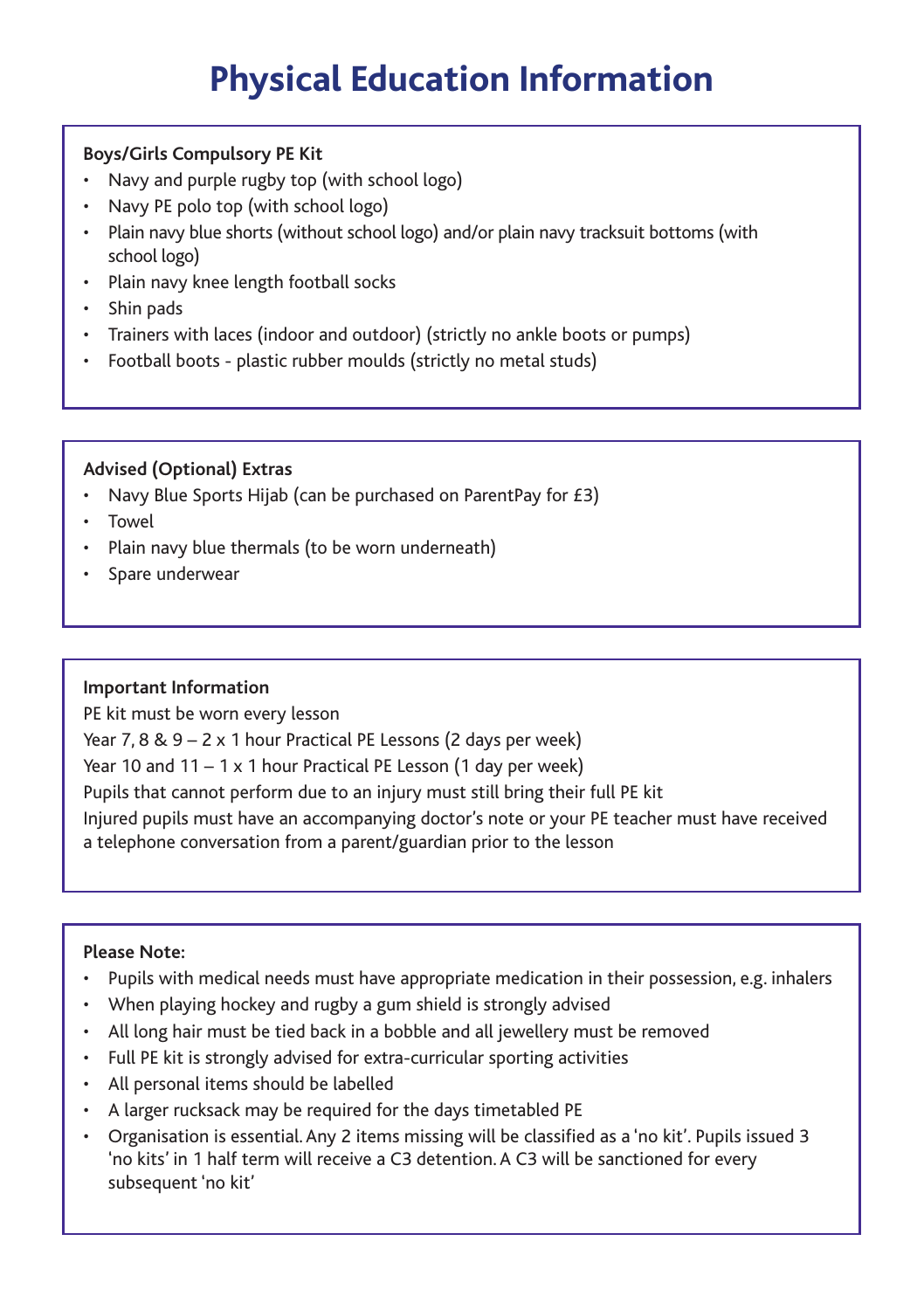# **Westborough Uniform Supplier**

#### **The school uniform can be purchased at Rawcliffes Dewsbury.**

## **New Uniform Boys & Girls**

- Special badged blazer from £24.99 (adult sizes are available)
- Navy girl's badged jumper £13.99
- Navy boy's badged jumper £13.99
- Shirts and blouses £11.99
- Navy boys trousers £14.99
- Navy girl's trousers £13.00
- Navy skirt £14.99
- Clip on tie £5.99
- Navy headscarf with purple braiding £5.00

#### **PE Kit**

### **Girls**

- Navy polo badged for girls from £7.99 (adult sizes are available)
- Girls long sleeve polo with logo £16.99
- Navy jogging bottoms plain with logo £15.99
- Navy socks £3.99

# **Boys**

- Plain navy polo shirt with logo £7.99 (adult sizes are available)
- Special rugby or football top £17.99
- Navy shorts £3.99
- Plain jogging bottoms with logo £15.99
- Navy socks £3.99

**The Westborough school uniform supplier is**  Smart School Wear at Rawcliffes, Dewsbury.